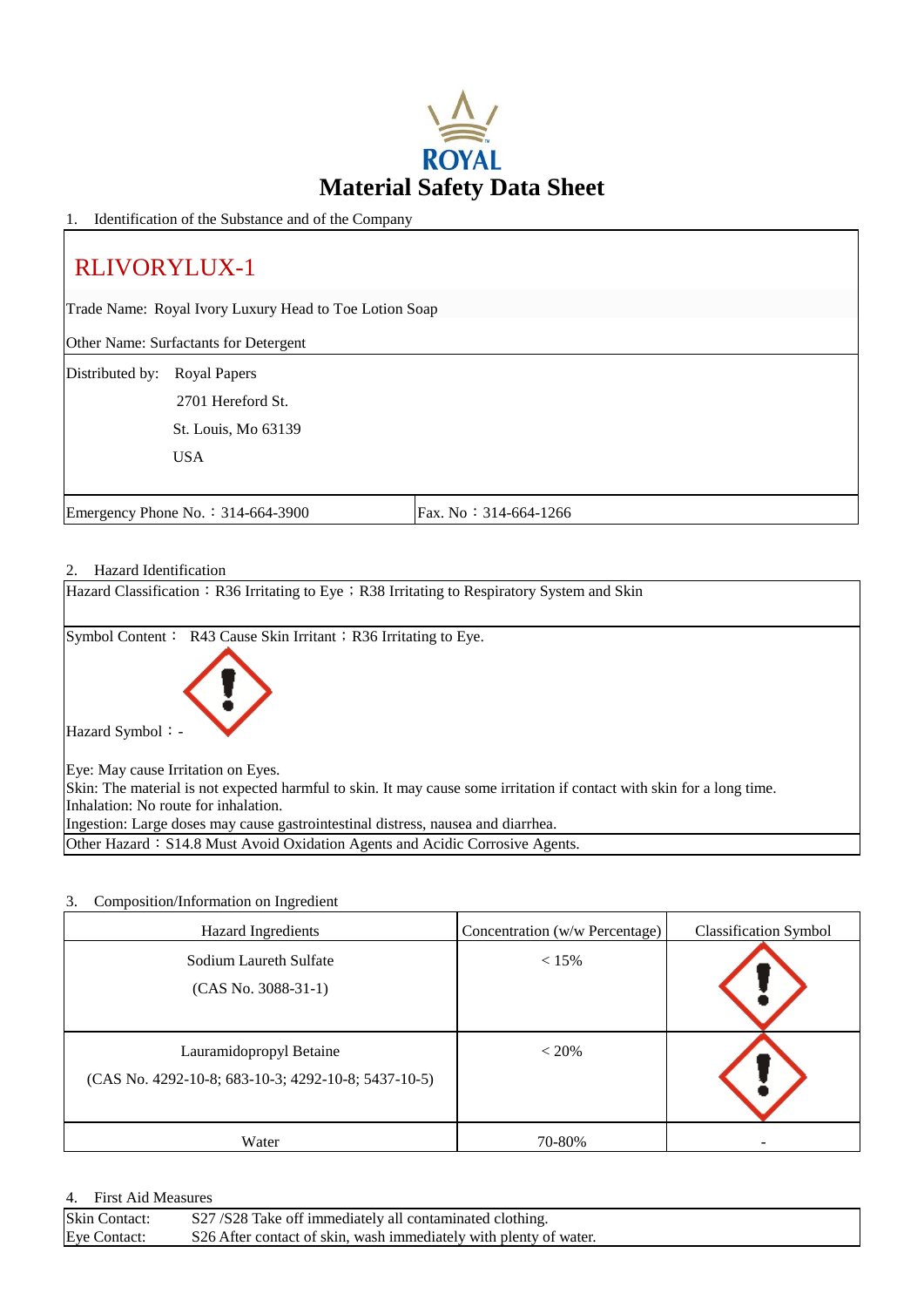Inhalation: R42 May Cause Sensitization by inhalation.

Ingestion: Flush oral cavity, drink plenty of water, then see a doctor.

The Most Significant Symptom: N/A

The Protection of First Aid People: N/A

The Notice for Doctors: N/A

# 5. Fire Fighting Measures

Extinguishing Media: Water, Carbon Dioxide, or Foam.

Hazard material in Ignition : No.

# 6. Accidental Release Measures

Disposal Method:l. In case of small amount, washes with water; In case of large amount, fences by non-flammable material and recovers.

Environmental Issue: S35 Contact local environmental or health authorities for approved disposable of this material

Cleaning Method; S59 Contact with local recycling groups or environmental Companies.

# 7. Handling and Storage

Handling: S7 Preventing contact skin and eyes

Storage: S47 Stored under 40°C.

# 8. Exposure Controls/Personal Protection

| Engineering Control:<br>Ensure adequate ventilation of working places.     |                                                     |  |  |  |  |  |  |                                                                                    |
|----------------------------------------------------------------------------|-----------------------------------------------------|--|--|--|--|--|--|------------------------------------------------------------------------------------|
| Allowed content in 8 hours                                                 |                                                     |  |  |  |  |  |  | Allowed content in Shout period Maximum allowed Concentration Biological Indicator |
|                                                                            |                                                     |  |  |  |  |  |  |                                                                                    |
| <b>Personal Protection:</b>                                                |                                                     |  |  |  |  |  |  |                                                                                    |
| Inhalation:                                                                | S51 Use only in well-ventilated place.              |  |  |  |  |  |  |                                                                                    |
| Gloves:                                                                    | S37 Wear suitable gloves                            |  |  |  |  |  |  |                                                                                    |
| Eye:                                                                       | S39 Wear eye/face protection.                       |  |  |  |  |  |  |                                                                                    |
| Foot Wear:                                                                 | S27 Take off immediately all contaminated clothing. |  |  |  |  |  |  |                                                                                    |
| S20, S21 <br>When using, do not eat and drinking; When using do not smoke. |                                                     |  |  |  |  |  |  |                                                                                    |

### 9. Physical and Chemical Properties

| Percent Volatile; $30\%$ (w/w)   | Vapor Pressure: Non Determined or Unknown. |  |  |
|----------------------------------|--------------------------------------------|--|--|
| Color: pearl-white               | $\alpha$ : Slightly.                       |  |  |
| $pH$ Value : 6 - 7               | Boiling Point Range : $100^{\circ}$ C      |  |  |
| Decomposition Temperature: 100°C | Flash Point: N/A                           |  |  |
| $g/cm^3$<br>Density:<br>1.01     | Solubility: Soluble in Water               |  |  |

10. Stability and Reactivity

Chemical Stability: Stable under normal Conditions.

Incompatibility; S14 Keep away from oxidizing agents.